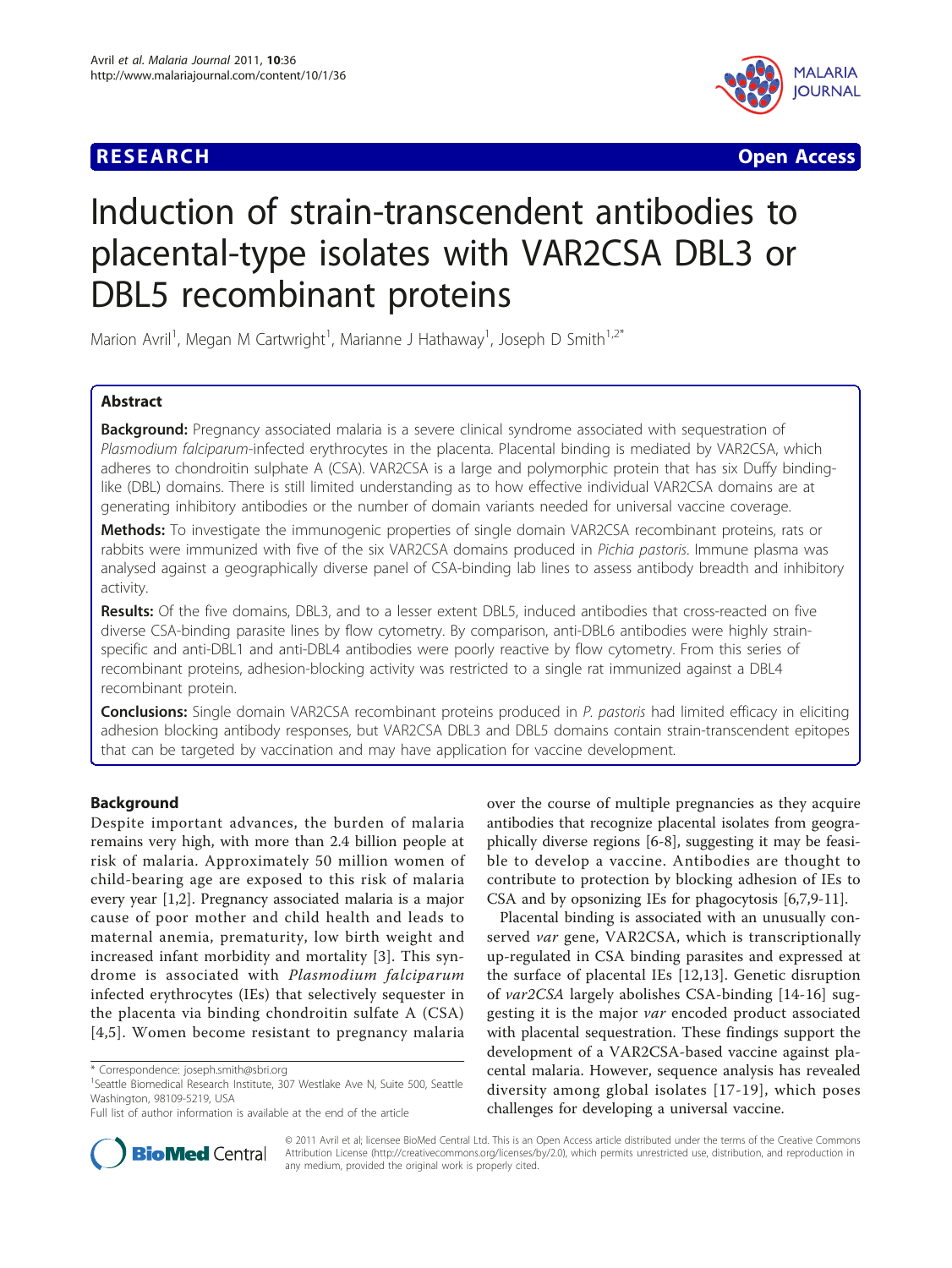The VAR2CSA extracellular region contains six Duffy binding-like (DBL) adhesion domains [[13\]](#page-9-0). Several individual DBL domains (DBL2, DBL3, and DBL6) have been reported to bind to CSA and a co-crystal has been solved for VAR2CSA DBL3-CSA [\[20,21\]](#page-9-0). However, it has been questioned whether binding interactions of single domains are physiologically relevant because many randomly expressed DBL domains from other members of the var gene family also bind to CSA [[22](#page-9-0),[23\]](#page-9-0). Furthermore, the full-length VAR2CSA protein binds with much greater specificity and affinity than individual domains [[24](#page-9-0),[25](#page-9-0)]. Thus, it remains unclear whether VAR2CSA has one or multiple CSA-interaction sites, and binding site(s) in the full-length DBL1-6 recombinant protein remains uncharacterized.

Immunization of animals with single domain VAR2CSA recombinant proteins produced in Baculovirus [[26\]](#page-9-0), Escherichia coli [[27](#page-9-0),[28\]](#page-9-0) and Pichia pastoris [[29,30](#page-9-0)] demonstrate that it is possible to generate antibodies reactive with native VAR2CSA at the IE surface. However, there has been limited investigation into the breath of antibody reactivity and it remains difficult to induce inhibitory antibodies. To date, few DBL recombinant antigens have induced anti-adhesive antibodies [[28,31,32\]](#page-9-0), except for an IT4-DBL4-VAR2CSA recombinant protein produced in Baculovirus [[31](#page-9-0)], and a refolded IT4-DBL5 recombinant protein produced in Escherichia coli [[33](#page-9-0)]. However, adhesion-blocking responses have been variable between different DBL4 and DBL5 antigen preparations and sensitive to construct boundaries [[32,34](#page-9-0)]. The best DBL4 recombinant protein induced a broad adhesion blocking response to a range of different placental isolates [[34](#page-9-0)], but not all parasites isolates were inhibited [[34\]](#page-9-0), and inhibitory antibodies were only observed against one of four different DBL4 alleles tested [[32\]](#page-9-0). Thus, this approach has potential but more work is needed to optimize single domain immunogens for pregnancy malaria vaccine development.

In this study, the immunogenicity of single domain VAR2CSA recombinant proteins was investigated by immunizing rats and rabbits with P. pastoris DBL engineered immunogens. Immune sera were examined against both the homologous parasite line and a diverse panel of CSA binding parasite lines to identify DBL domains that elicited a broader antibody response and to define extracellular regions that contained adhesionblocking epitopes.

## Methods

## Recombinant protein expression in Pichia pastoris

Cloning and production of 7G8-VAR2CSA recombinant proteins was done in Pichia pastoris as previously described [\[29,35](#page-9-0)]. Construct boundaries are indicated in

Figure [1](#page-2-0). Recombinant proteins were analysed in 4-20% SDS-PAGE gels under non-reducing conditions. Gels were stained with Gel Code Blue Reagent or transferred to a nitrocellulose membrane and detected by Western Blot using anti-His tag antibodies (Invitrogen). The identity of recombinant proteins was confirmed by mass spectrometry analyses. Purified proteins were stored at -80°C in 1× phosphate buffered saline.

#### Animal immunization

Immunizations were performed at R&R Rabbitry (Washington, USA) according to animal immunization guidelines. Immunizations were approved by the Institute Animal and Care Use Committee at Seattle Biomedical Research Institute and at R&R Rabbitry (Vendor's PHS assurance # A3982-01 and USDA registration 91- R-0038). In brief, three rabbits or three rats per group received the recombinant protein in complete Freund's adjuvant for the first immunization and were boosted with antigen in incomplete Freund's adjuvant. Each animal received the antigen subcutaneously every three weeks, for a total of four times for rats and four to five times for rabbits (Table [1\)](#page-3-0). All injections followed the same protocol and the same dose was administrated for priming and boosts. Rabbits received between 50 to 100 μg of recombinant protein while rats received between 20 to 40 μg. Pre-immune and immune plasma were heat-inactivated for 45 min at 57°C and stored at -20°C. Prior to serological assays, plasma were preabsorbed twice on uninfected  $O<sup>+</sup>$  erythrocytes.

## Parasites lines

Plasmodium falciparum parasites were grown in  $O^+$ erythrocytes and 5% human plasma. CSA binding laboratory lines, IT4/FCR3-CSA (origin ambiguous) [[36](#page-9-0)], 7G8-CSA (South America) [[29](#page-9-0)], HB3-CSA allele A and HB3-CSA allele B (Central America) [[29\]](#page-9-0), Pf2004-CSA (West Africa) [[37](#page-9-0),[38\]](#page-9-0) and Pf2006-CSA (West Africa) [[37,38](#page-9-0)], were maintained by periodic selection on CSA. For non-CSA binding controls, two CD36-binding parasite lines were employed that are isogenic to IT4/FCR3. A4ultra expresses IT4var14 and ItG-ICAM-1 expresses IT4var16. Genotyping of parasites was done with MSP1/MSP2 primers according to published approaches [[39\]](#page-9-0). At the time of antibody assays, RNA was collected and var2CSA gene transcription was assessed by qRT-PCR using universal primers against the DBL4 domain, as described previously [[29\]](#page-9-0).

## Flow cytometry assay on infected erythrocytes

Mature-stage IEs were grown in  $O<sup>+</sup>$  blood and incubated with rat or rabbit plasma that had been preabsorbed twice on uninfected  $O<sup>+</sup>$  erythrocytes. For each assay, 10 million erythrocytes at between 5-8%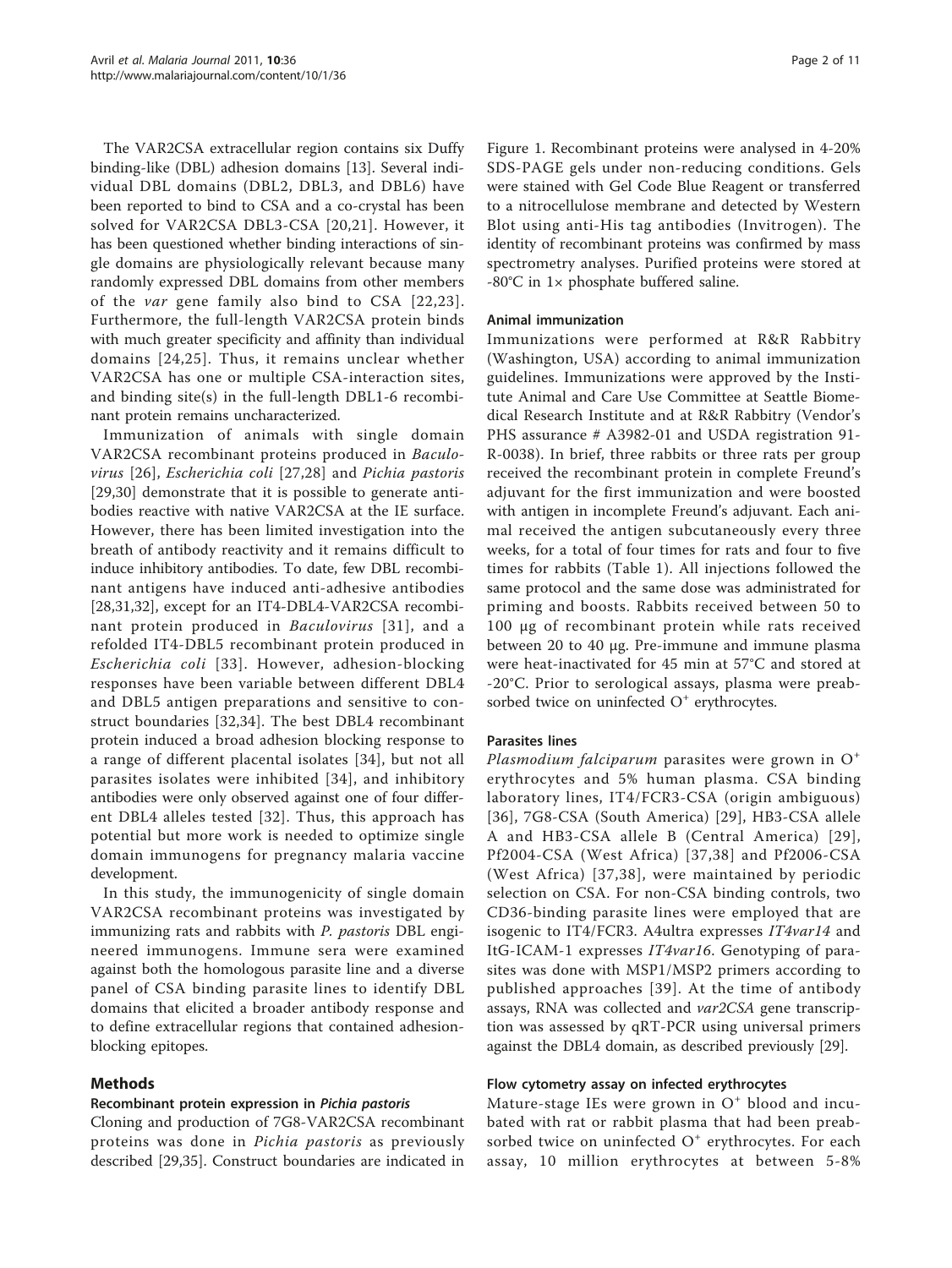<span id="page-2-0"></span>

trophozoites were incubated with a 1/20 dilution of rat plasma or a 1/25 dilution of rabbit plasma. Bound antibodies were detected by adding Alexafluor 488 conjugated goat anti-rat IgG (A-11006, Molecular Probes, 1/ 500) or Alexafluor 488 conjugated goat anti-rabbit IgG (A-11034, Molecular Probes, 1/500). Samples were analysed in an LSRII (Becton Dickinson) and analysed using FLOWJO 8.1 software (Tree Star Inc). Binding is presented as the mean of the adjusted geometric mean of fluorescence intensity (MFI) for plasma run in duplicate. The adjusted MFI =  $(IE_i-UE_i) - (IE_p-UE_p)$  where  $IE_i$  = MFI of infected erythrocytes following incubation in immune plasma,  $UE_i = MFI$  of uninfected erythrocytes following incubation in immune plasma,  $IE_p = MFI$  of infected erythrocytes following incubation in preimmune plasma,  $UE_p = MFI$  of uninfected erythrocytes following incubation in preimmune plasma.

## Infected erythrocyte binding and antibody binding inhibition assays

Infected erythrocyte binding was performed on CSAcoated bacterial petri dishes as previously described [[29](#page-9-0)]. In brief, infected erythrocytes were tested for binding to 10 μl spots of 0.05 mg/ml bovine CSA (Fluka Biochemika) or 0.05 mg/ml rCD36-Fc (R&D, USA). Binding assays were performed with 10  $\mu$ l of  $1 \times 10^{7}$  IEs/ml enriched to 25% to 50% parasitaemia via pork gelatin flotation [[40](#page-9-0)]. Rabbit or rat polyclonal plasma were tested individually or as a pool of plasma at 1/10 final dilution. In antibody binding inhibition assays, IEs were preincubated with immune plasma for 30 minutes before IEs were added to the CSA spots. Binding assays were performed in the presence of immune plasma. The percentage of binding inhibition was calculated relative to a control anti-IT4var22 DBL3 immune plasma.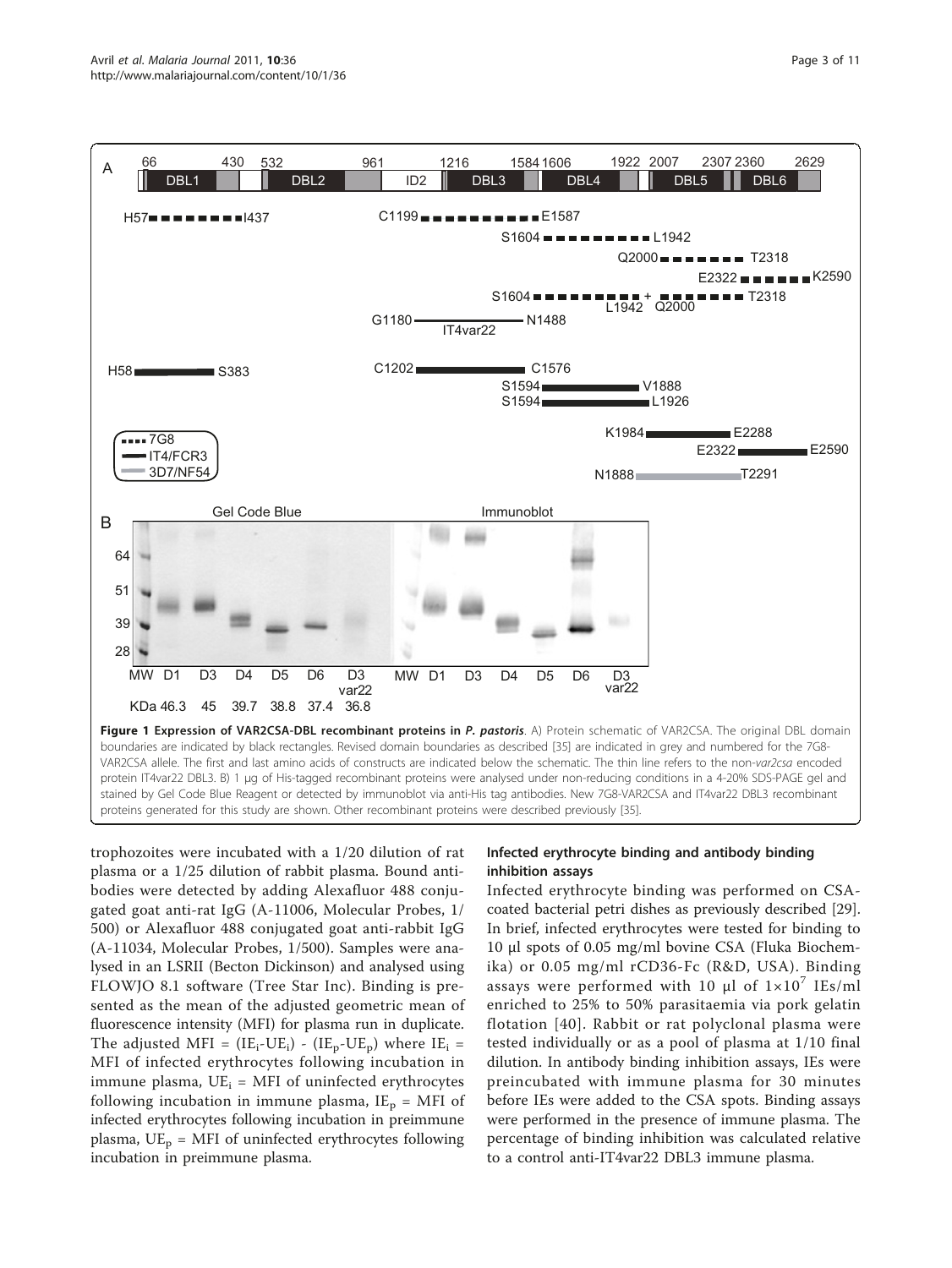#### <span id="page-3-0"></span>Table 1 Immunization protocol

| Immunogen VAR2CSA       |       | Animal        | Number of injections <sup>1</sup> | Vaccination doses (µg)  |           |
|-------------------------|-------|---------------|-----------------------------------|-------------------------|-----------|
|                         |       |               |                                   | $P$ rime $\overline{2}$ | Boost $3$ |
| DBL1                    | 7G8   | 3 rabbits $4$ | 5                                 | 100                     | 100       |
|                         |       | 3 rats        | $\overline{4}$                    | 20                      | 20        |
|                         | $\Pi$ | 2 rabbits $5$ | 6                                 | 500                     | 250       |
| DBL3                    | 7G8   | 3 rats        | $\overline{4}$                    | 20                      | 20        |
|                         | IT4   | 3 rabbits     | 4                                 | 50                      | 50        |
| DBL4 short              | IT4   | 3 rats        | $\overline{4}$                    | 20                      | 20        |
|                         |       | 2 rabbits $5$ | 6                                 | 500                     | 250       |
| DBL4 long               | 7G8   | 3 rats        | $\overline{4}$                    | 20                      | 20        |
|                         | $\Pi$ | 3 rats        | $\overline{4}$                    | 20                      | 20        |
| DBL4+DBL5               | 7G8   | 3 rats        | $\overline{4}$                    | $20 + 20$               | $20 + 20$ |
| DBL5                    | 7G8   | 3 rabbits $4$ | 5                                 | 100                     | 100       |
|                         |       | 3 rats        | 4                                 | 20                      | 20        |
|                         | $\Pi$ | 3 rabbits $4$ | 5                                 | 25                      | 25        |
|                         | 3D7   | 3 rabbits $4$ | 5                                 | 50                      | 50        |
|                         |       | 3 rats        | $\overline{4}$                    | 20                      | 20        |
| DBL6                    | 7G8   | 3 rats        | $\overline{4}$                    | 20                      | 20        |
|                         | IT4   | 2 rabbits $5$ | 6                                 | 500                     | 250       |
|                         |       | 3 rats        | 4                                 | 20                      | 20        |
| Immunogen control var22 |       |               |                                   |                         |           |
| DBL3                    | IT4   | 3 rabbits $4$ | 5                                 | 50                      | 50        |
|                         |       | 3 rats        | $\overline{4}$                    | 20                      | 20        |

1. Animals were immunized subcutaneously.

2. Recombinant protein in Complete Freund's adjuvant.

3. Recombinant protein in Incomplete Freund's adjuvant.

4. As previously published [[30\]](#page-9-0).

5. As previously published [[29\]](#page-9-0).

#### ELISA assay

To determine an ELISA titer, rat and rabbit immune plasma were tested against their corresponding P. pastoris DBL recombinant protein. Assays were performed using the rabbit (#80160) or rat (#80155) serum antibody detection ELISA kit (Alpha Diagnostic International). Briefly, 96-well ELISA plates (Nunc) were coated with 200 ng recombinant DBL protein and incubated at 4°C overnight. Plates were blocked with a milk-based blocking buffer provided with the kit for 2 hr at room temperature and then serial diluted plasma from 1/500 to 1/512000 was added to antigen-coated wells in duplicate for 1 hr at room temperature. After washes with wash buffer, plates were incubated with horseradish peroxidase-conjugated, goat anti-rabbit IgG or anti-rat IgG diluted 1/2000 for 1 hr, washed for 30 min, and then exposed to Ready-to-Use tetramethylbenzidine substrate for 15 min. Absorbance was read at 450 nm using a microplate reader (Molecular Devices) and analysed by SOFTmaxPRO version 5. Data were graphed with a 4-pt fit curve and antibody titer calculated at 0.1 OD.

#### Results

Production of DBL recombinant proteins in Pichia pastoris To produce single domain VAR2CSA recombinant proteins, constructs were secreted from the methylotrophic yeast P. pastoris. Five of six DBL domains (DBL1 and DBLs 3 to 6) were produced from the 7G8-VAR2CSA allele (Figure [1](#page-2-0)). Yields ranged from 1 mg/L for DBL1 and DBL5, 2 and 3 mg/L for DBL4 and DBL3, and over 10 mg/L for DBL6 domain under routine shaker flask conditions (Figure [1\)](#page-2-0). In contrast, the DBL2 domain could not be produced from 7G8-VAR2CSA, or from two other VAR2CSA alleles previously (IT4/FCR3 or 3D7) [[35](#page-9-0)], despite repeated attempts with different construct boundaries. As a negative control protein for immunization, IT4var22 DBL3 was produced in the same system (Figure [1](#page-2-0)). IT4var22 DBL3 was expressed at a relatively weak level  $( $0.5 \text{ mg/L}$ ). Under non$ reducing conditions, most of the proteins ran at the expected size of monomers (Figure [1](#page-2-0)). However, a portion of DBL1, DBL3 and DBL6 recombinant proteins migrated at a larger molecular size, possibly due to dimerization, and remained even after boiling and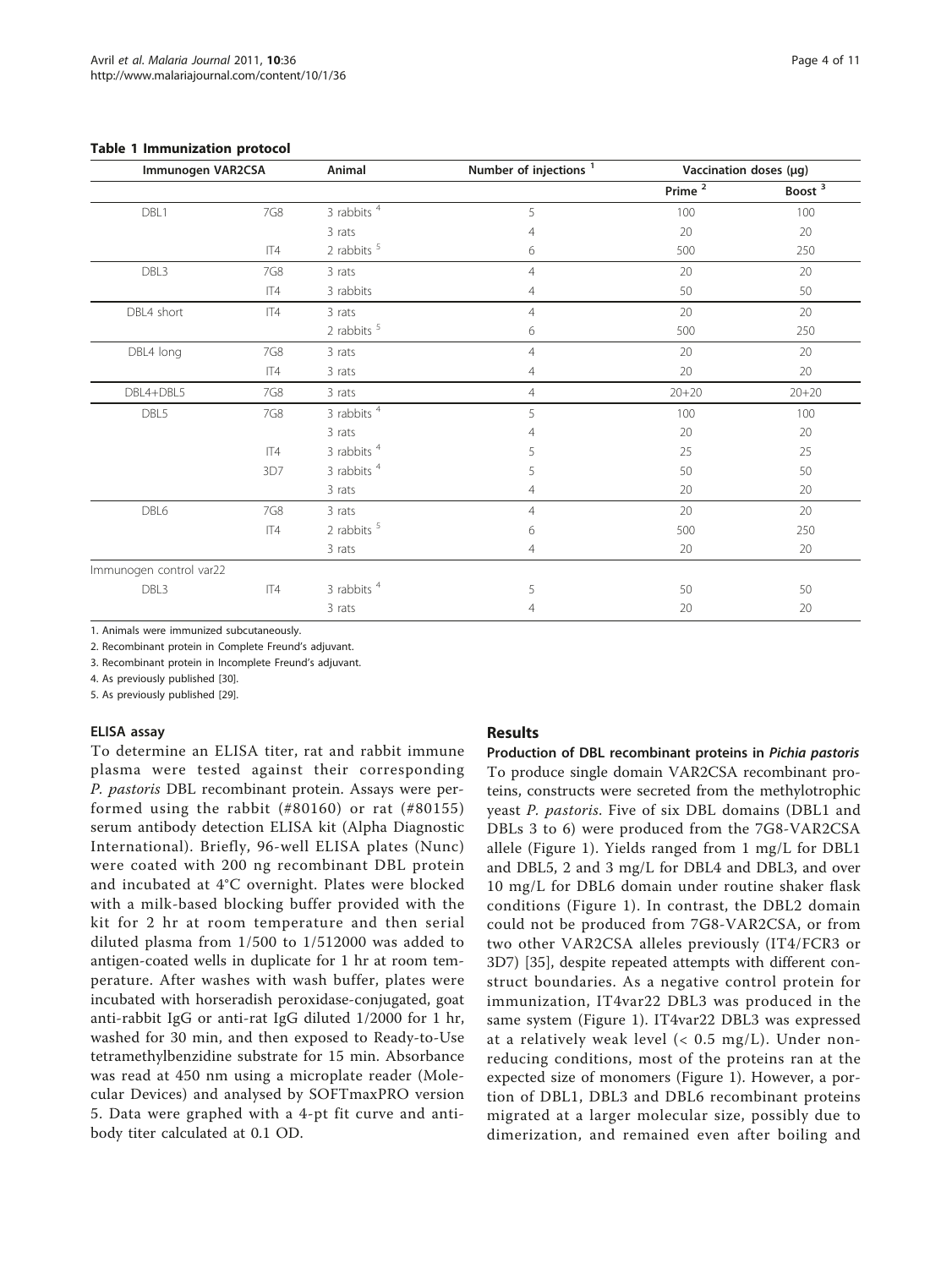reducing conditions. Overall, five of the six 7G8- VAR2CSA DBL domains could be produced as single domain recombinant proteins from P. pastoris.

## VAR2CSA recombinant proteins produced in P. pastoris displayed differential ability to elicit surface-reactive antibodies to the homologous parasite

To investigate the immunogenic properties of single domain proteins, rats were immunized with the five 7G8-VAR2CSA domains or IT4var22 DBL3 control protein (Table [1\)](#page-3-0). In addition, one group of rats received a combination of equal amount of 7G8 DBL4 and 7G8 DBL5 proteins (denoted 7G8 DBL4+5) because these domains have been found to induce adhesion blocking antibody responses in some instances [\[31,33\]](#page-9-0). By ELISA, the end point titer of most rat immune plasma ranged between  $1 \times 10^4$  and  $2 \times 10^5$  against the corresponding VAR2CSA immunogen (Figure 2). The control plasma anti-IT4var22 DBL3 reacted well against its homologous protein IT4var22 DBL3 but not against VAR2CSA Pichia 7G8 DBL5 recombinant protein.



To measure surface reactive antibodies, immune plasma were first examined by flow cytometry against the homologous parasite line. As expected, the control anti-IT4var22 DBL3 plasma did not react with 7G8-CSA infected erythrocytes (Figure [3\)](#page-5-0). Of the five VAR2CSA domains, DBL3, DBL5, and DBL6 recombinant proteins induced the strongest antibody reactivity against the homologous 7G8-CSA parasite (Figure [3](#page-5-0)), and did not cross-react against two different CD36-binding negative control parasite lines (Figure [4\)](#page-6-0). In contrast, 7G8-DBL1 recombinant protein did not induce good surface reactive antibodies against 7G8-CSA IEs in any of three rats and only one of three rats immunized with 7G8-DBL4 (rat# 1) was reactive with 7G8-CSA (Figure [3](#page-5-0)). Lastly, the equal mixture of 7G8-DBL4 and 7G8-DBL5 proteins did not produced a greater surface reactivity against the homologous parasite than the DBL4 or DBL5 antigen alone (Figure [3B](#page-5-0)). Thus, the five proteins differed in their ability to induce surface reactive antibodies.

For comparison, rats or rabbits were immunized with recombinant proteins from a second VAR2CSA allele, IT4-VAR2CSA (Figure [1](#page-2-0)). In this case, two different versions of IT4-VAR2CSA DBL4 were employed (Figure [1](#page-2-0)), consisting of a "longer" version (D4L; S1594-L1926) containing the predicted C-terminal cysteine and a "short" version (D4S; S1594-V1888) lacking the final two predicted cysteine residues. Similar to the 7G8 recombinant proteins, antibodies to the DBL3 and DBL6 recombinant proteins were strongly reactive with the homologous parasites, but the DBL1, DBL4S, and DBL4L recombinant proteins did not induce significant reactivity against the homologous parasite line (Figure [3B](#page-5-0)). Furthermore, rabbits immunized with the IT4- DBL5 domain produced strong antibody responses to the homologous parasite line [\[30\]](#page-9-0). Thus, in two different instances, DBL3, DBL5, and DBL6 recombinant proteins produced in P. pastoris were superior to DBL1 and DBL4 in eliciting antibodies against the homologous parasite line.

## VAR2CSA DBL3 and DBL5 recombinant proteins induce cross-reactive antibodies to diverse CSA binding parasite lines

To identify whether any of the VAR2CSA domains induced cross-reactive antibodies, immune sera were tested against a panel of five CSA-binding lines from diverse geographic regions and two CD36 binding control parasite lines. As observed for homologous parasite, DBL1 and DBL4 recombinant proteins generally induced weak or no antibody responses against heterologous CSA binding lines (Figure [4\)](#page-6-0). In addition, anti-DBL6 plasma made against either an IT4-DBL6 or a 7G8- DBL6 recombinant protein did not cross-react on heterologous CSA binding parasite lines (Figure [4\)](#page-6-0), possibly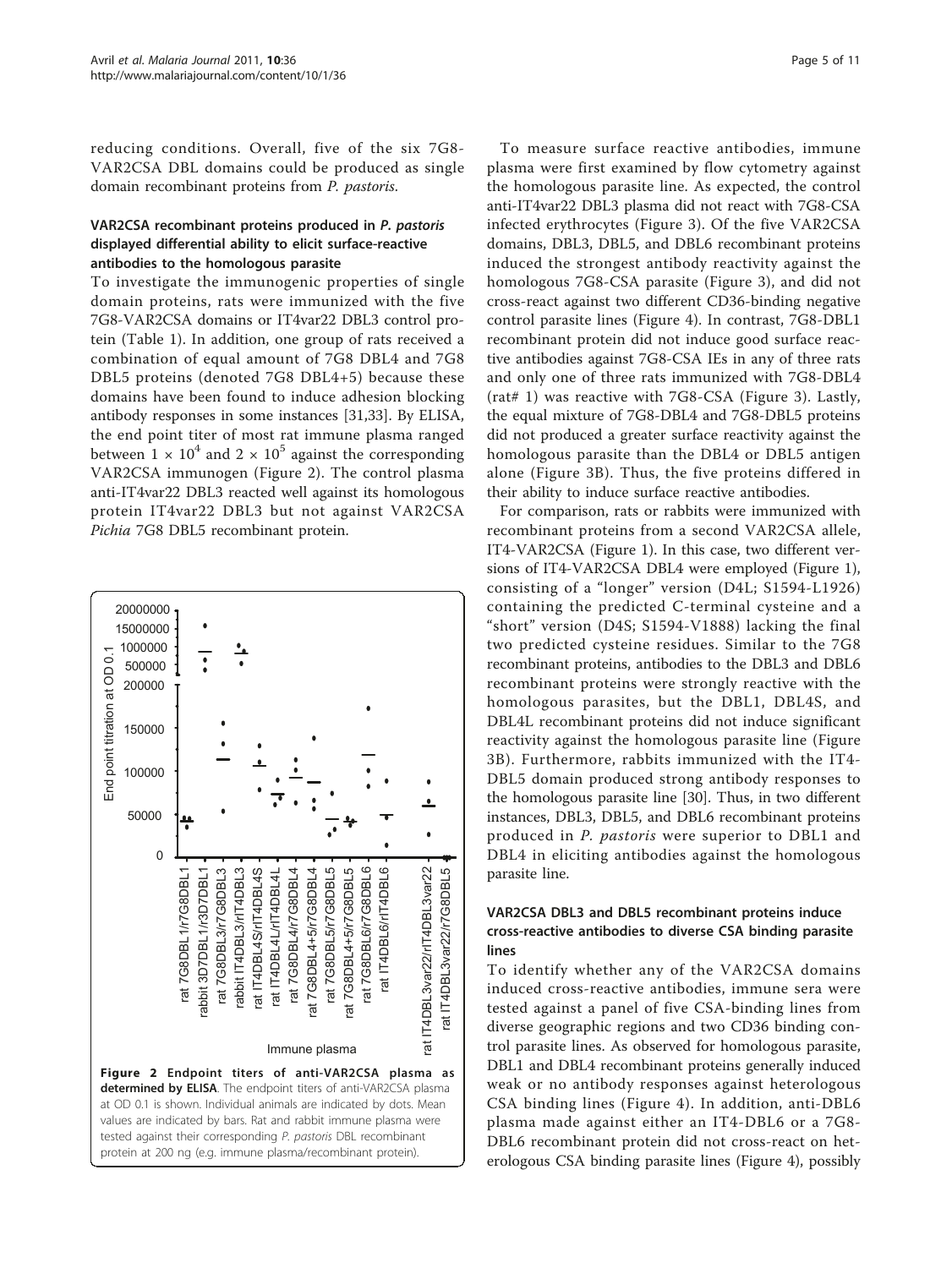<span id="page-5-0"></span>

because DBL6 is the most polymorphic extracellular domain [[18](#page-9-0)]. In contrast, anti-DBL3 and anti-DBL5 plasma from both rats and rabbits cross-reacted on diverse CSA-binding parasite lines (Figure [4\)](#page-6-0). The extent of antibody cross-reactivity differed between parasite lines, and DBL3 immunogens induced greater breadth than DBL5. Lastly, an equal mixture of 7G8-DBL4 and 7G8-DBL5 proteins did not produce greater surface reactivity with the 7G8-CSA parasite line than DBL4 or DBL5 alone (Figure [4](#page-6-0)). Previous sequence comparisons showed that VAR2CSA DBL3, DBL4, and DBL5 domains are slightly more conserved than other extracellular domains (82-88% amino acid identity versus 60- 80% for other domains) [[18\]](#page-9-0). Within the parasite panel, DBL3 sequences averaged 87% amino acid identity (range 81-91%) and DBL5 sequences had 86% amino acid identity (range 83-99%). Thus, despite the presence of sequence polymorphisms, VAR2CSA DBL3 and DBL5 domains contain cross-reactive epitope(s) that are widely geographically distributed in different CSAbinding parasite lines. In contrast, such broad crossreactivity was never observed after immunizing with a DBL1, DBL4 or DBL6 recombinant protein in rats or rabbits.

## Individual VAR2CSA DBL domains were ineffective in generating adhesion blocking antibodies

To investigate if DBL recombinant proteins produced in P. pastoris induced antibodies that could inhibit infected erythrocyte binding to CSA, an in vitro binding inhibition assay was performed using 4 CSA-binding lines (7G8-CSA, IT4-CSA, Pf2004-CSA, Pf2006-CSA). For these assays, pooled plasma was used, except for rat anti-DBL4. In this case, pooled anti-DBL4 plasma was compared to the single rat #1 that was positive by flow cytometry (Figure 3). Binding inhibition was analysed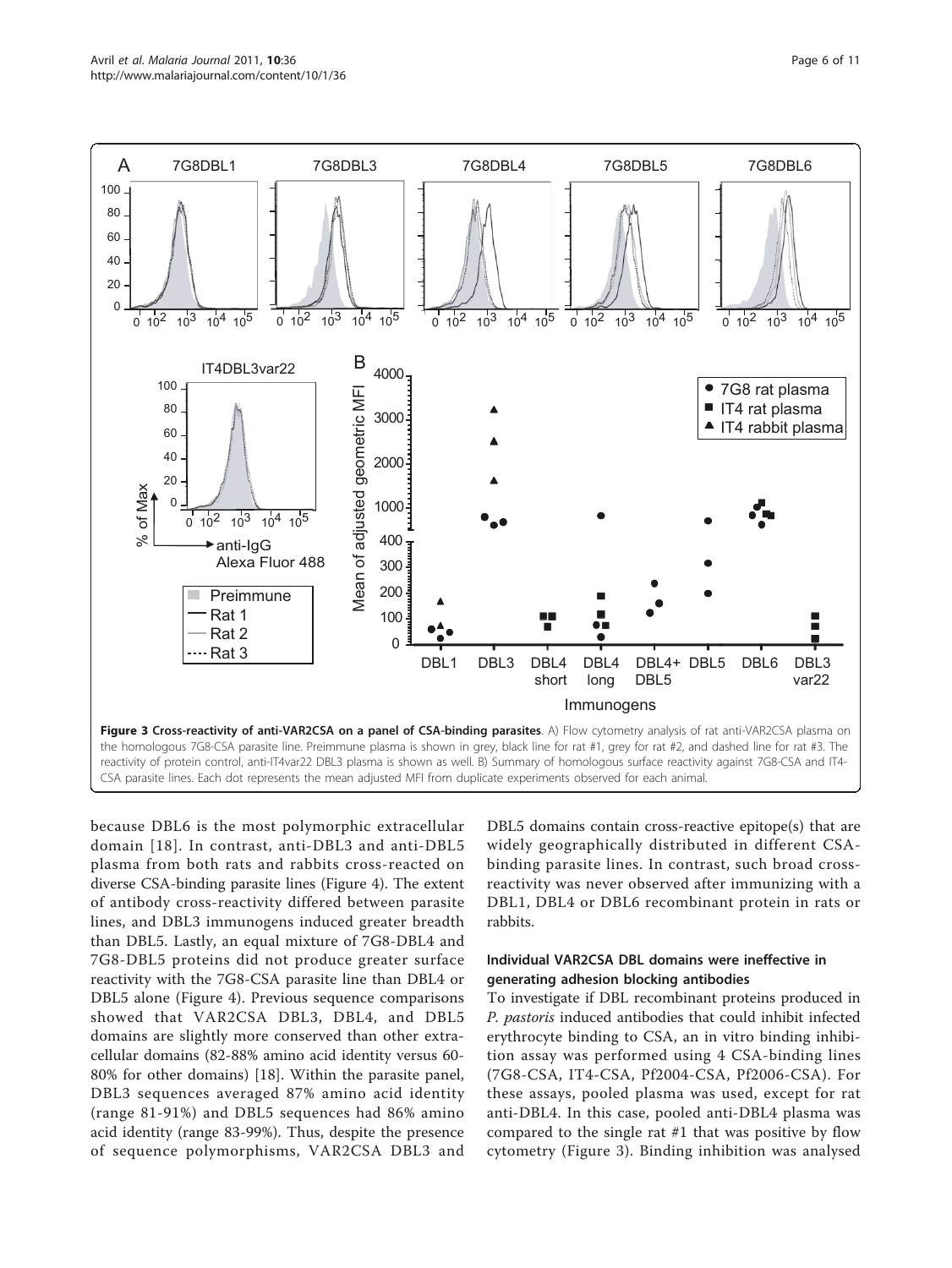<span id="page-6-0"></span>



relative to rats immunized with a non-CSA-binding control protein (pooled rat anti-var22 DBL3 plasma). The corresponding pooled preimmune plasma were tested as well but were negative. As shown in Figure [5](#page-7-0), the only plasma that exhibited modest inhibition activity was rat #1 anti-DBL4 (60 ± 14% inhibition of 7G8-CSA). However, activity was largely restricted to the homologous parasite line (Figure [5\)](#page-7-0), and binding inhibition was reduced to less than 20% after pooling the three rat's anti-DBL4 plasma. In addition, anti-DBL5 and anti-DBL6 plasma gave minimal inhibition (< 30%) against one of the four CSA-binding parasite lines. Most other plasma had little to no inhibitory activity ( $\leq 20\%$ ) against both homologous and heterologous parasite lines. This low level is considered non-significant because it does not correlate with antibody reactivity against the same parasite lines by flow cytometry (Figure 4) and was similar to the negative control CD36 binding parasite line to CD36 (Figure [5](#page-7-0)). Furthermore, a combination of plasma to 7G8 DBL1, DBL3, DBL4, DBL5, and DBL6 had less than 10% inhibitory activity on the homologous 7G8- CSA parasite line (Figure [5](#page-7-0)), similar to the negative control anti-IT4 var22 DBL3 plasma. Therefore, most single domain immunogens produced in P. pastoris were ineffective in inducing inhibitory antibodies, except for a single rat immunized with a DBL4 recombinant protein.

## **Discussion**

The development of a pregnancy malaria vaccine will require the identification of immunogen(s) that can induce broad reactivity to diverse placental isolates. In malaria endemic regions, pregnant women are exposed to many different placental genotypes/VAR2CSA alleles in a single pregnancy [\[41](#page-9-0)-[43\]](#page-10-0). Although this cumulative exposure eventually leads to immunity [\[3](#page-8-0)], it may be difficult to replicate in a vaccine with mixtures of VAR2CSA recombinant proteins. It is not yet clear whether the extensive breadth of acquired antibodies represents a few highly conserved epitopes or is an accumulation of many different antibody specificities.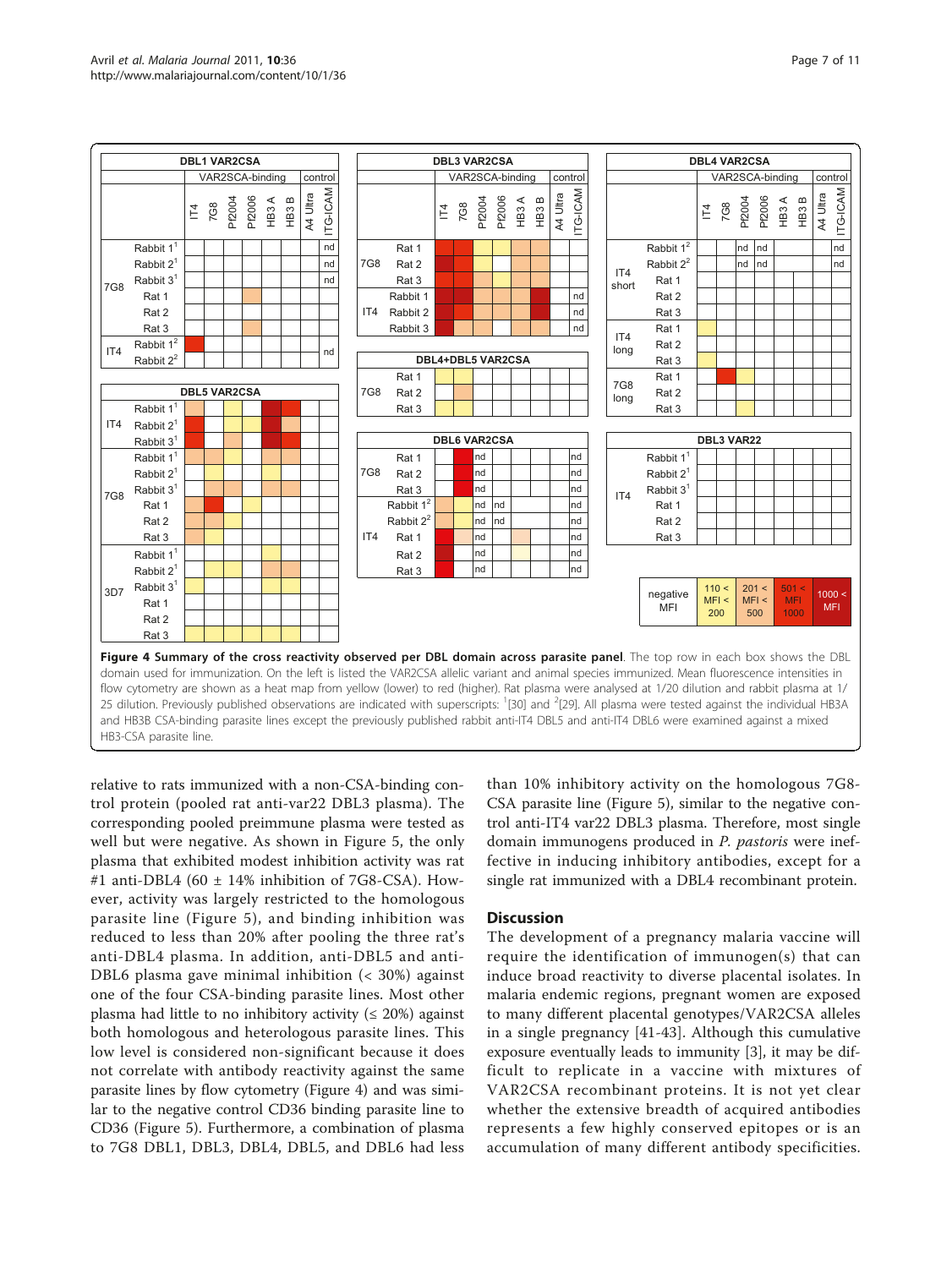<span id="page-7-0"></span>

In addition, the epitopes targeted by adhesion-blocking antibodies are not yet defined. Thus, a pregnancy malaria vaccine may need to induce a response that is qualitatively or quantitatively different from natural infections [[44](#page-10-0)]. Furthermore, the feasibility of developing a pregnancy malaria vaccine may depend on identifying structurally or functionally conserved epitopes that will not vary under vaccine pressure.

Because it is not yet known with certainty which regions of VAR2CSA bind to CSA, a reductionist approach has been taken to identify VAR2CSA domains that can induce adhesion blocking antibody responses. Recent work suggests that DBL4 and DBL5 recombinant proteins can induce inhibitory antibodies [\[31,33,34\]](#page-9-0), sometimes of significant breadth [\[34](#page-9-0)], but inhibitory responses have been inconsistent between different antigen preparations. In addition, a full set of VAR2CSA domains has only been analysed from the *Baculovirus* system or by DNA vaccination, and differences have already been observed between different expression platforms [\[26,29,32\]](#page-9-0). This is an important consideration because the DBL domain has a highly complex protein fold with multiple disulfide bonds [\[45](#page-10-0)] and some expression systems may be more commercially scalable than others.

This study reports on the immunogenicity of single domain recombinant proteins produced in P. pastoris, which has also been employed to produce functionally active DBL domains from erythrocyte invasion ligands [[45-47\]](#page-10-0). Antibody cross-reactivity was characterized on a panel of five heterologous CSA-binding parasites from different regions of the world. VAR2CSA recombinant proteins differed significantly in immunogenicity. DBL1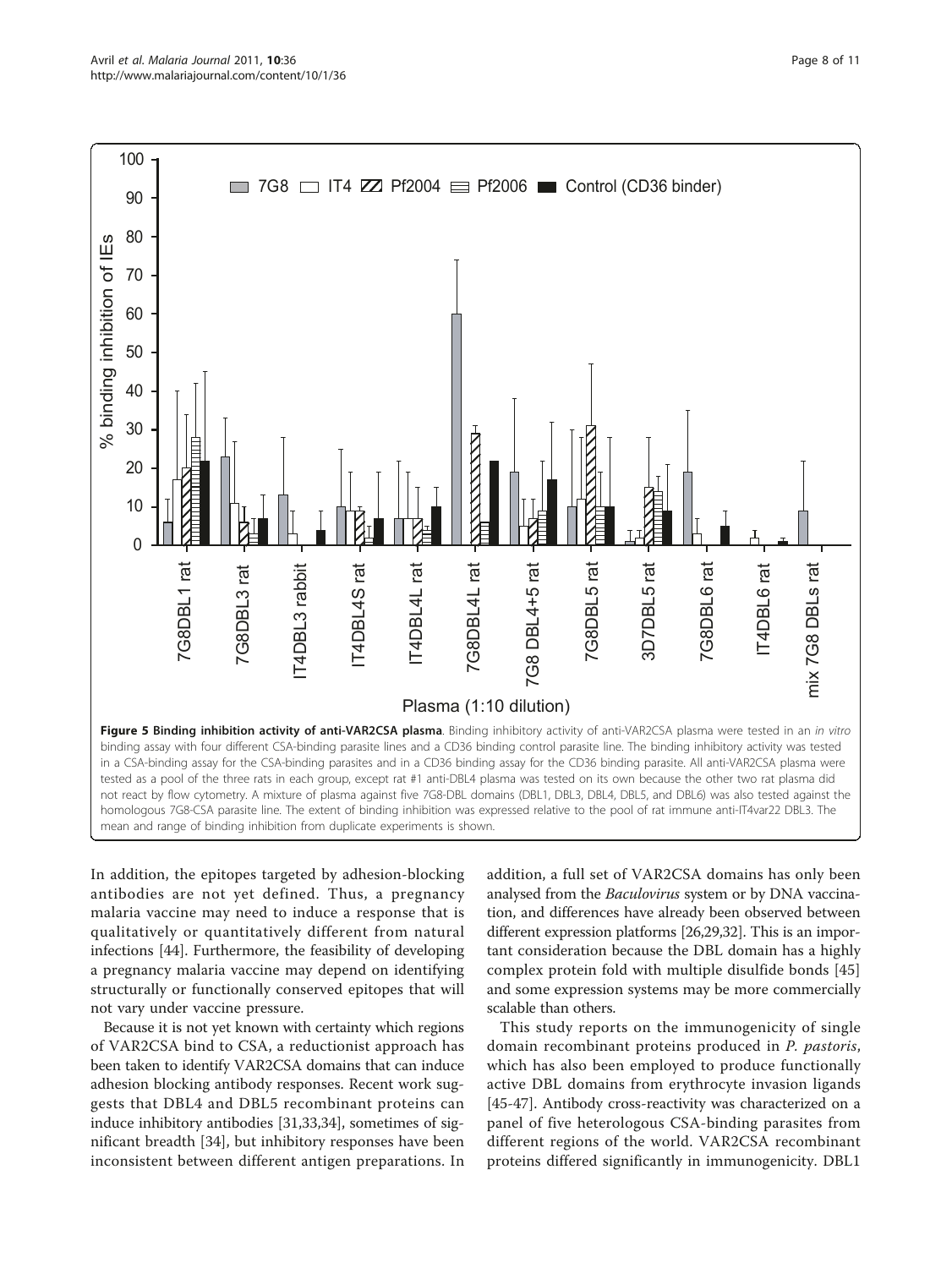<span id="page-8-0"></span>and DBL4 domains elicited very weak or no antibody responses against the homologous CSA-binding parasite, while the DBL6 domain elicited a strong antibody response to the homologous parasite variant, but did not cross-react against heterologous CSA-binding lines, possibly due to the greater polymorphism of this domain [[18](#page-9-0)]. The DBL5 and especially the DBL3 domains were exceptional in that a single immunogen induced cross-reactive antibodies to diverse CSAbinding parasite lines in both rat and rabbit immunizations. Intriguingly, DBL3 and DBL5 are also the major targets of maternal antibodies cloned from pregnant women [[48](#page-10-0)], indicating these domains are highly immunogenic in natural infections. Similar to vaccine antibodies, maternal monoclonal antibodies against DBL3 and DBL5 have only weak adhesion blocking activity [[49](#page-10-0)], but recognize epitopes that are at least partially shared between different VAR2CSA alleles. While adhesion blocking antibodies are thought to make a major contribution to protection [6,7], cytophillic antibodies are the predominant isotype in pregnant women [[50](#page-10-0)] and may also have a role in both protection [[10\]](#page-9-0) and monocyte-driven inflammatory complications of placental infections. It will be interesting to learn more about the specificity of vaccine induced DBL3/DBL5 antibodies compared to naturally acquired antibodies, and if these responses could be harnessed for vaccine development by accelerating phagocytic clearance of placental infected erythrocytes in primigravid women before severe inflammation develops.

In the full series of different DBL domains, inhibitory antibody responses were only observed in a single rat immunized with a 7G8-DBL4 recombinant protein. Altogether, five of the six DBL domains from 7G8- VAR2CSA were tested, but the DBL2 domain could not be produced and it was possible not evaluate whether it has potential to elicit adhesion blocking antibodies. The FCR3-DBL4 domain that has worked for others was also tested [[31\]](#page-9-0), but did not elicit inhibitory antibodies. However, but the DBL2 domain could not be produced and it was not possible to evaluate whether the two protein expression systems could not be directly compared. It has recently been reported that a full-length VAR2CSA extracellular domain (DBL1-6) induced potent adhesion blocking antibodies and was even more effective than the isolated DBL4 domain against the homologous parasite [\[24](#page-9-0)]. Thus, anti-VAR2CSA antibodies can block CSA-binding, but a challenge will be to focus antibodies on inhibitory epitopes in larger VAR2CSA vaccine immunogens or to define smaller immunogens that can consistently induce a broad inhibitory antibody response.

#### Conclusions

This study assessed the immunogenicity of single domain VAR2CSA constructs produced in P. pastoris. Overall, single domain constructs were poor immunogens for adhesion blocking antibody responses, but DBL3 and DBL5 recombinant proteins induced crossreactive antibodies to diverse CSA-binding parasite lines. Although VAR2CSA is unusually conserved for the var gene family, it is relatively polymorphic compared to most parasite proteins. The finding that VAR2CSA displays widely strain-transcendent antibody epitopes may have application for pregnancy malaria vaccine development.

#### Abbreviations

CSA: Chondroitin sulfate A; DBL: Duffy binding-like; IE: infected erythrocyte; MFI: mean of fluorescence intensity

#### Acknowledgements and funding

This study was supported by a grant from the Bill & Melinda Gates Foundation (Pregnancy Malaria Initiative).

#### Author details

<sup>1</sup>Seattle Biomedical Research Institute, 307 Westlake Ave N, Suite 500, Seattle Washington, 98109-5219, USA. <sup>2</sup>Department of Global Health, University of Washington, Seattle, WA, 98195, USA.

#### Authors' contributions

MA and JDS conceived and designed the experiments; MA, MMC, and MJH performed the experiments; MA, MMC, MJH, JDS analysed the data; MA and JDS wrote the manuscript. All authors read and approved the final manuscript.

#### Competing interests

The authors declare that they have no competing interests.

Received: 16 December 2010 Accepted: 11 February 2011 Published: 11 February 2011

#### References

- 1. Snow RW, Guerra CA, Noor AM, Myint HY, Hay SI: [The global distribution](http://www.ncbi.nlm.nih.gov/pubmed/15759000?dopt=Abstract) [of clinical episodes of](http://www.ncbi.nlm.nih.gov/pubmed/15759000?dopt=Abstract) Plasmodium falciparum malaria. Nature 2005, 434:214-217.
- 2. Steketee RW, Nahlen BL, Parise ME, Menendez C: [The burden of malaria](http://www.ncbi.nlm.nih.gov/pubmed/11425175?dopt=Abstract) [in pregnancy in malaria-endemic areas.](http://www.ncbi.nlm.nih.gov/pubmed/11425175?dopt=Abstract) Am J Trop Med Hyq 2001, 64:28-35.
- 3. Brabin BJ, Romagosa C, Abdelgalil S, Menendez C, Verhoeff FH, McGready R, Fletcher KA, Owens S, D'Alessandro U, Nosten F, Fischer PR, Ordi J: [The sick](http://www.ncbi.nlm.nih.gov/pubmed/15081631?dopt=Abstract) [placenta-the role of malaria.](http://www.ncbi.nlm.nih.gov/pubmed/15081631?dopt=Abstract) Placenta 2004, 25:359-78.
- Buffet PA, Gamain B, Scheidig C, Baruch D, Smith JD, Hernandez-Rivas R, Pouvelle B, Oishi S, Fujii N, Fusai T, Parzy D, Miller LH, Gysin J, Scherf A: Plasmodium falciparum [domain mediating adhesion to chondroitin](http://www.ncbi.nlm.nih.gov/pubmed/10535993?dopt=Abstract) [sulfate A: a receptor for human placental infection.](http://www.ncbi.nlm.nih.gov/pubmed/10535993?dopt=Abstract) Proc Natl Acad Sci USA 1999, 96:12743-8.
- 5. Fried M, Duffy PE: Adherence of [Plasmodium falciparum](http://www.ncbi.nlm.nih.gov/pubmed/8633247?dopt=Abstract) to chondroitin [sulfate A in the human placenta.](http://www.ncbi.nlm.nih.gov/pubmed/8633247?dopt=Abstract) Science 1996, 272:1502-4.
- 6. Duffy PE, Fried M: [Antibodies that inhibit](http://www.ncbi.nlm.nih.gov/pubmed/14573685?dopt=Abstract) Plasmodium falciparum [adhesion to chondroitin sulfate A are associated with increased birth](http://www.ncbi.nlm.nih.gov/pubmed/14573685?dopt=Abstract) [weight and the gestational age of newborns.](http://www.ncbi.nlm.nih.gov/pubmed/14573685?dopt=Abstract) Infect Immun 2003, 71:6620-3.
- 7. Fried M, Nosten F, Brockman A, Brabin BJ, Duffy PE: [Maternal antibodies](http://www.ncbi.nlm.nih.gov/pubmed/9804416?dopt=Abstract) [block malaria.](http://www.ncbi.nlm.nih.gov/pubmed/9804416?dopt=Abstract) Nature 1998, 395:851-2.
- 8. Staalsoe T, Shulman CE, Bulmer JN, Kawuondo K, Marsh K, Hviid L: [Variant](http://www.ncbi.nlm.nih.gov/pubmed/14751701?dopt=Abstract) [surface antigen-specific IgG and protection against clinical](http://www.ncbi.nlm.nih.gov/pubmed/14751701?dopt=Abstract)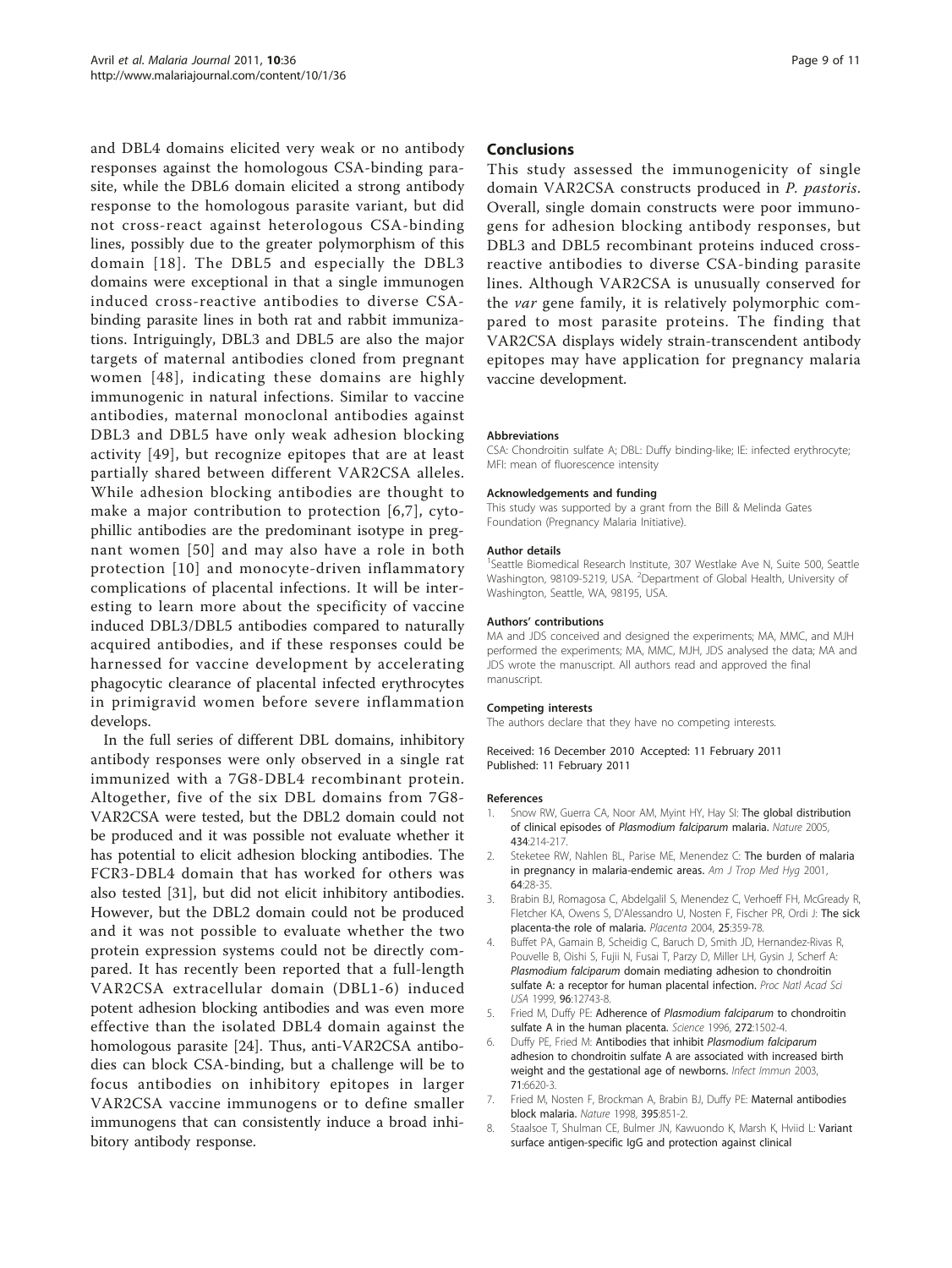<span id="page-9-0"></span>[consequences of pregnancy-associated](http://www.ncbi.nlm.nih.gov/pubmed/14751701?dopt=Abstract) Plasmodium falciparum malaria. Lancet 2004, 363:283-9.

- Jaworowski A, Fernandes LA, Yosaatmadja F, Feng G, Mwapasa V, Molyneux ME, Meshnick SR, Lewis J, Rogerson SJ: [Relationship between](http://www.ncbi.nlm.nih.gov/pubmed/19129467?dopt=Abstract) [human immunodeficiency virus type 1 coinfection, anemia, and levels](http://www.ncbi.nlm.nih.gov/pubmed/19129467?dopt=Abstract) [and function of antibodies to variant surface antigens in pregnancy](http://www.ncbi.nlm.nih.gov/pubmed/19129467?dopt=Abstract)[associated malaria.](http://www.ncbi.nlm.nih.gov/pubmed/19129467?dopt=Abstract) Clin Vaccine Immunol 2009, 16:312-319.
- 10. Keen J, Serghides L, Ayi K, Patel SN, Ayisi J, van EA, Steketee R, Udhayakumar V, Kain KC: [HIV impairs opsonic phagocytic clearance of](http://www.ncbi.nlm.nih.gov/pubmed/17535103?dopt=Abstract) [pregnancy-associated malaria parasites.](http://www.ncbi.nlm.nih.gov/pubmed/17535103?dopt=Abstract) PLoS Med 2007, 4:e181.
- 11. Mount AM, Mwapasa V, Elliott SR, Beeson JG, Tadesse E, Lema VM, Molyneux ME, Meshnick SR, Rogerson SJ: [Impairment of humoral](http://www.ncbi.nlm.nih.gov/pubmed/15183624?dopt=Abstract) immunity to Plasmodium falciparum [malaria in pregnancy by HIV](http://www.ncbi.nlm.nih.gov/pubmed/15183624?dopt=Abstract) [infection.](http://www.ncbi.nlm.nih.gov/pubmed/15183624?dopt=Abstract) Lancet 2004, 363:1860-7.
- 12. Magistrado P, Salanti A, Tuikue Ndam NG, Mwakalinga SB, Resende M, Dahlback M, Hviid L, Lusingu J, Theander TG, Nielsen MA: [VAR2CSA](http://www.ncbi.nlm.nih.gov/pubmed/18700835?dopt=Abstract) [expression on the surface of placenta-derived](http://www.ncbi.nlm.nih.gov/pubmed/18700835?dopt=Abstract) Plasmodium falciparum[infected erythrocytes.](http://www.ncbi.nlm.nih.gov/pubmed/18700835?dopt=Abstract) J Infect Dis 2008, 198:1071-1074.
- 13. Salanti A, Staalsoe T, Lavstsen T, Jensen AT, Sowa MP, Arnot DE, Hviid L, Theander TG: [Selective upregulation of a single distinctly structured](http://www.ncbi.nlm.nih.gov/pubmed/12823820?dopt=Abstract) var [gene in chondroitin sulphate A-adhering](http://www.ncbi.nlm.nih.gov/pubmed/12823820?dopt=Abstract) Plasmodium falciparum [involved in pregnancy-associated malaria.](http://www.ncbi.nlm.nih.gov/pubmed/12823820?dopt=Abstract) Mol Microbiol 2003, 49:179-91.
- 14. Duffy MF, Maier AG, Byrne TJ, Marty AJ, Elliott SR, O'Neill MT, Payne PD, Rogerson SJ, Cowman AF, Crabb BS, Brown GV: [VAR2CSA is the principal](http://www.ncbi.nlm.nih.gov/pubmed/16631964?dopt=Abstract) [ligand for chondroitin sulfate A in two allogeneic isolates of](http://www.ncbi.nlm.nih.gov/pubmed/16631964?dopt=Abstract) Plasmodium [falciparum](http://www.ncbi.nlm.nih.gov/pubmed/16631964?dopt=Abstract). Mol Biochem Parasitol 2006, 148:117-124.
- 15. Viebig NK, Gamain B, Scheidig C, Lepolard C, Przyborski J, Lanzer M, Gysin J, Scherf A: [A single member of the](http://www.ncbi.nlm.nih.gov/pubmed/16025132?dopt=Abstract) Plasmodium falciparum var multigene [family determines cytoadhesion to the placental receptor chondroitin](http://www.ncbi.nlm.nih.gov/pubmed/16025132?dopt=Abstract) [sulphate A.](http://www.ncbi.nlm.nih.gov/pubmed/16025132?dopt=Abstract) EMBO Rep 2005, 6:775-781.
- 16. Viebig NK, Levin E, Dechavanne S, Rogerson SJ, Gysin J, Smith JD, Scherf A, Gamain B: [Disruption of var2csa gene impairs placental malaria](http://www.ncbi.nlm.nih.gov/pubmed/17878945?dopt=Abstract) [associated adhesion phenotype.](http://www.ncbi.nlm.nih.gov/pubmed/17878945?dopt=Abstract) PLoS ONE 2007, 2:e910.
- 17. Andersen P, Nielsen MA, Resende M, Rask TS, Dahlback M, Theander T, Lund O, Salanti A: [Structural insight into epitopes in the pregnancy](http://www.ncbi.nlm.nih.gov/pubmed/18282103?dopt=Abstract)[associated malaria protein VAR2CSA.](http://www.ncbi.nlm.nih.gov/pubmed/18282103?dopt=Abstract) PLoS Pathog 2008, 4:e42.
- 18. Bockhorst J, Lu F, Janes JH, Keebler J, Gamain B, Awadalla P, Su XZ, Samudrala R, Jojic N, Smith JD: [Structural polymorphism and diversifying](http://www.ncbi.nlm.nih.gov/pubmed/17669514?dopt=Abstract) [selection on the pregnancy malaria vaccine candidate VAR2CSA.](http://www.ncbi.nlm.nih.gov/pubmed/17669514?dopt=Abstract) Mol Biochem Parasitol 2007, 155:103-112.
- 19. Trimnell AR, Kraemer SM, Mukherjee S, Phippard DJ, Janes JH, Flamoe E, Su XZ, Awadalla P, Smith JD: [Global genetic diversity and evolution of var](http://www.ncbi.nlm.nih.gov/pubmed/16697476?dopt=Abstract) [genes associated with placental and severe childhood malaria.](http://www.ncbi.nlm.nih.gov/pubmed/16697476?dopt=Abstract) Mol Biochem Parasitol 2006, 148:169-180.
- 20. Gamain B, Trimnell AR, Scheidig C, Scherf A, Miller LH, Smith JD: [Identification of multiple chondroitin sulfate A \(CSA\)-binding domains in](http://www.ncbi.nlm.nih.gov/pubmed/15717280?dopt=Abstract) [the var2CSA gene transcribed in CSA-binding parasites.](http://www.ncbi.nlm.nih.gov/pubmed/15717280?dopt=Abstract) *J Infect Dis* 2005, 191:1010-3.
- 21. Singh K, Gittis AG, Nguyen P, Gowda DC, Miller LH, Garboczi DN: [Structure](http://www.ncbi.nlm.nih.gov/pubmed/19172746?dopt=Abstract) [of the DBL3× domain of pregnancy-associated malaria protein VAR2CSA](http://www.ncbi.nlm.nih.gov/pubmed/19172746?dopt=Abstract) [complexed with chondroitin sulfate A.](http://www.ncbi.nlm.nih.gov/pubmed/19172746?dopt=Abstract) Nat Struct Mol Biol 2008, 15:932-938.
- 22. Dahlback M, Nielsen MA, Salanti A: [Can any lessons be learned from the](http://www.ncbi.nlm.nih.gov/pubmed/20189879?dopt=Abstract) [ambiguous glycan binding of PfEMP1 domains?](http://www.ncbi.nlm.nih.gov/pubmed/20189879?dopt=Abstract) Trends Parasitol 2010, 26:230-235.
- 23. Resende M, Ditlev SB, Nielsen MA, Bodevin S, Bruun S, Pinto VV, Clausen H, Turner L, Theander TG, Salanti A, Dahlback M: [Chondroitin sulphate A](http://www.ncbi.nlm.nih.gov/pubmed/19324047?dopt=Abstract) [\(CSA\)-binding of single recombinant Duffy-binding-like domains is not](http://www.ncbi.nlm.nih.gov/pubmed/19324047?dopt=Abstract) restricted to Plasmodium falciparum [Erythrocyte Membrane Protein 1](http://www.ncbi.nlm.nih.gov/pubmed/19324047?dopt=Abstract) [expressed by CSA-binding parasites.](http://www.ncbi.nlm.nih.gov/pubmed/19324047?dopt=Abstract) Int J Parasitol 2009, 39:1195-1204.
- 24. Khunrae P, Dahlback M, Nielsen MA, Andersen G, Ditlev SB, Resende M, Pinto W, Theander TG, Higgins MK, Salanti A: [Full-length recombinant](http://www.ncbi.nlm.nih.gov/pubmed/20109466?dopt=Abstract) Plasmodium falciparum [VAR2CSA binds specifically to CSPG and induces](http://www.ncbi.nlm.nih.gov/pubmed/20109466?dopt=Abstract) [potent parasite adhesion-blocking antibodies.](http://www.ncbi.nlm.nih.gov/pubmed/20109466?dopt=Abstract) J Mol Biol 2010, 397:826-834.
- 25. Srivastava A, Gangnard S, Round A, Dechavanne S, Juillerat A, Raynal B, Faure G, Baron B, Ramboarina S, Singh SK, Belrhali H, England P, Lewit-Bentley A, Scherf A, Bentley GA, Gamain B: [Full-length extracellular region](http://www.ncbi.nlm.nih.gov/pubmed/20194779?dopt=Abstract) [of the var2CSA variant of PfEMP1 is required for specific, high-affinity](http://www.ncbi.nlm.nih.gov/pubmed/20194779?dopt=Abstract) [binding to CSA.](http://www.ncbi.nlm.nih.gov/pubmed/20194779?dopt=Abstract) Proc Natl Acad Sci USA 2010, 107:4884-4889.
- 26. Barfod L, Nielsen MA, Turner L, Dahlback M, Jensen AT, Hviid L, Theander TG, Salanti A: [Baculovirus-expressed constructs induce](http://www.ncbi.nlm.nih.gov/pubmed/16790811?dopt=Abstract) [immunoglobulin G that recognizes VAR2CSA on](http://www.ncbi.nlm.nih.gov/pubmed/16790811?dopt=Abstract) Plasmodium falciparum[infected erythrocytes.](http://www.ncbi.nlm.nih.gov/pubmed/16790811?dopt=Abstract) Infect Immun 2006, 74:4357-4360.
- 27. Oleinikov AV, Francis SE, Dorfman JR, Rossnagle E, Balcaitis S, Getz T, Avril M, Gose S, Smith JD, Fried M, Duffy PE: [VAR2CSA domains expressed](http://www.ncbi.nlm.nih.gov/pubmed/18462161?dopt=Abstract) in Escherichia coli [induce cross-reactive antibodies to native protein.](http://www.ncbi.nlm.nih.gov/pubmed/18462161?dopt=Abstract) Infect Dis 2008, 197:1119-1123.
- 28. Fernandez P, Kviebig N, Dechavanne S, Lepolard C, Gysin J, Scherf A, Gamain B: [Var2CSA DBL6-epsilon domain expressed in HEK293 induces](http://www.ncbi.nlm.nih.gov/pubmed/18771584?dopt=Abstract) [limited cross-reactive and blocking antibodies to CSA binding parasites.](http://www.ncbi.nlm.nih.gov/pubmed/18771584?dopt=Abstract) Malar J 2008, 7:170.
- 29. Avril M, Kulasekara BR, Gose SO, Rowe C, Dahlback M, Duffy PE, Fried M, Salanti A, Misher L, Narum DL, Smith JD: [Evidence for globally shared,](http://www.ncbi.nlm.nih.gov/pubmed/18250177?dopt=Abstract) [cross-reacting polymorphic epitopes in the pregnancy-associated](http://www.ncbi.nlm.nih.gov/pubmed/18250177?dopt=Abstract) [malaria vaccine candidate VAR2CSA.](http://www.ncbi.nlm.nih.gov/pubmed/18250177?dopt=Abstract) Infect Immun 2008, 76:1791-1800.
- 30. Avril M, Cartwright MM, Hathaway MJ, Hommel M, Elliott SR, Williamson K, Narum DL, Duffy PE, Fried M, Beeson JG, Smith JD: [Immunization with](http://www.ncbi.nlm.nih.gov/pubmed/20194590?dopt=Abstract) [VAR2CSA-DBL5 recombinant protein elicits broadly cross-reactive](http://www.ncbi.nlm.nih.gov/pubmed/20194590?dopt=Abstract) [antibodies to placental](http://www.ncbi.nlm.nih.gov/pubmed/20194590?dopt=Abstract) Plasmodium falciparum-infected erythrocytes. Infect Immun 2010, 78:2248-2256.
- 31. Nielsen MA, Pinto VV, Resende M, Dahlback M, Ditlev SB, Theander TG, Salanti A: [Induction of adhesion-inhibitory antibodies against placental](http://www.ncbi.nlm.nih.gov/pubmed/19307213?dopt=Abstract) Plasmodium falciparum [parasites by using single domains of VAR2CSA.](http://www.ncbi.nlm.nih.gov/pubmed/19307213?dopt=Abstract) Infect Immun 2009, 77:2482-2487.
- 32. Salanti A, Resende M, Ditlev SB, Pinto VV, Dahlback M, Andersen G, Manczak T, Theander TG, Nielsen MA: [Several domains from VAR2CSA can](http://www.ncbi.nlm.nih.gov/pubmed/20064234?dopt=Abstract) induce Plasmodium falciparum [adhesion-blocking antibodies.](http://www.ncbi.nlm.nih.gov/pubmed/20064234?dopt=Abstract) Malar J 2010, 9:11.
- 33. Fernandez P, Petres S, Mecheri S, Gysin J, Scherf A: [Strain-transcendent](http://www.ncbi.nlm.nih.gov/pubmed/20838433?dopt=Abstract) [immune response to recombinant Var2CSA DBL5-epsilon domain block](http://www.ncbi.nlm.nih.gov/pubmed/20838433?dopt=Abstract) P. falciparum [adhesion to placenta-derived BeWo cells under flow](http://www.ncbi.nlm.nih.gov/pubmed/20838433?dopt=Abstract) [conditions.](http://www.ncbi.nlm.nih.gov/pubmed/20838433?dopt=Abstract) PLoS ONE 2010, 5:e12558.
- 34. Magistrado PA, Minja D, Doritchamou J, Tuikue NN, John D, Schmiegelow C, Massougbodji A, Dahlback M, Ditlev SB, Pinto VV, Resende M, Lusingu J, Theander TG, Salanti A, Nielsen MA: [High efficacy of](http://www.ncbi.nlm.nih.gov/pubmed/21075162?dopt=Abstract) [anti DBL4varepsilon-VAR2CSA antibodies in inhibition of CSA-binding](http://www.ncbi.nlm.nih.gov/pubmed/21075162?dopt=Abstract) Plasmodium falciparum[-infected erythrocytes from pregnant women.](http://www.ncbi.nlm.nih.gov/pubmed/21075162?dopt=Abstract) Vaccine 2011, 29(3):437-43, Epub 2010 Nov 12.
- 35. Avril M, Hathaway MJ, Cartwright MM, Gose SO, Narum DL, Smith JD: [Optimizing expression of the pregnancy malaria vaccine candidate,](http://www.ncbi.nlm.nih.gov/pubmed/19563628?dopt=Abstract) [VAR2CSA in](http://www.ncbi.nlm.nih.gov/pubmed/19563628?dopt=Abstract) Pichia pastoris. Malar J 2009, 8:143.
- 36. Scherf A, Hernandez-Rivas R, Buffet P, Bottius E, Benatar C, Pouvelle B, Gysin J, Lanzer M: [Antigenic variation in malaria: in situ switching,](http://www.ncbi.nlm.nih.gov/pubmed/9736619?dopt=Abstract) [relaxed and mutually exclusive transcription of](http://www.ncbi.nlm.nih.gov/pubmed/9736619?dopt=Abstract) var genes during intra[erythrocytic development in](http://www.ncbi.nlm.nih.gov/pubmed/9736619?dopt=Abstract) Plasmodium falciparum. Embo J 1998, 17:5418-26.
- 37. Elliott SR, Payne PD, Duffy MF, Byrne TJ, Tham WH, Rogerson SJ, Brown GV, Eisen DP: [Antibody recognition of heterologous variant surface antigens](http://www.ncbi.nlm.nih.gov/pubmed/17488905?dopt=Abstract) after a single Plasmodium falciparum [infection in previously naive adults.](http://www.ncbi.nlm.nih.gov/pubmed/17488905?dopt=Abstract) Am J Trop Med Hyg 2007, 76:860-864.
- 38. Hommel M, Elliott SR, Soma V, Kelly G, Fowkes FJ, Chesson JM, Duffy MF, Bockhorst J, Avril M, Mueller I, Raiko A, Stanisic DI, Rogerson SJ, Smith JD, Beeson JG: [Evaluation of the antigenic diversity of placenta-binding](http://www.ncbi.nlm.nih.gov/pubmed/20160014?dopt=Abstract) Plasmodium falciparum [variants and the antibody repertoire among](http://www.ncbi.nlm.nih.gov/pubmed/20160014?dopt=Abstract) [pregnant women.](http://www.ncbi.nlm.nih.gov/pubmed/20160014?dopt=Abstract) Infect Immun 2010, 78:1963-1978.
- 39. Snounou G, Zhu X, Siripoon N, Jarra W, Thaithong S, Brown KN, Viriyakosol S: [Biased distribution of msp1 and msp2 allelic variants in](http://www.ncbi.nlm.nih.gov/pubmed/10674079?dopt=Abstract) Plasmodium falciparum [populations in Thailand.](http://www.ncbi.nlm.nih.gov/pubmed/10674079?dopt=Abstract) Trans R Soc Trop Med Hyg 1999, 93:369-374.
- 40. Pasvol G, Wilson RJ, Smalley ME, Brown J: Separation [of viable schizont](http://www.ncbi.nlm.nih.gov/pubmed/350172?dopt=Abstract)[infected red cells of](http://www.ncbi.nlm.nih.gov/pubmed/350172?dopt=Abstract) Plasmodium falciparum from human blood. Ann Trop Med Parasitol 1978, 72:87-88.
- 41. Harrington WE, Mutabingwa TK, Muehlenbachs A, Sorensen B, Bolla MC, Fried M, Duffy PE: [Competitive facilitation of drug-resistant](http://www.ncbi.nlm.nih.gov/pubmed/19451638?dopt=Abstract) Plasmodium falciparum [malaria parasites in pregnant women who receive preventive](http://www.ncbi.nlm.nih.gov/pubmed/19451638?dopt=Abstract) [treatment.](http://www.ncbi.nlm.nih.gov/pubmed/19451638?dopt=Abstract) Proc Natl Acad Sci USA 2009, 106:9027-9032.
- 42. Leke RF, Bioga JD, Zhou J, Fouda GG, Leke RJ, Tchinda V, Megnekou R, Fogako J, Sama G, Gwanmesia P, Bomback G, Nama C, Diouf A, Bobbili N, Taylor DW: [Longitudinal studies of](http://www.ncbi.nlm.nih.gov/pubmed/21036826?dopt=Abstract) Plasmodium falciparum malaria in